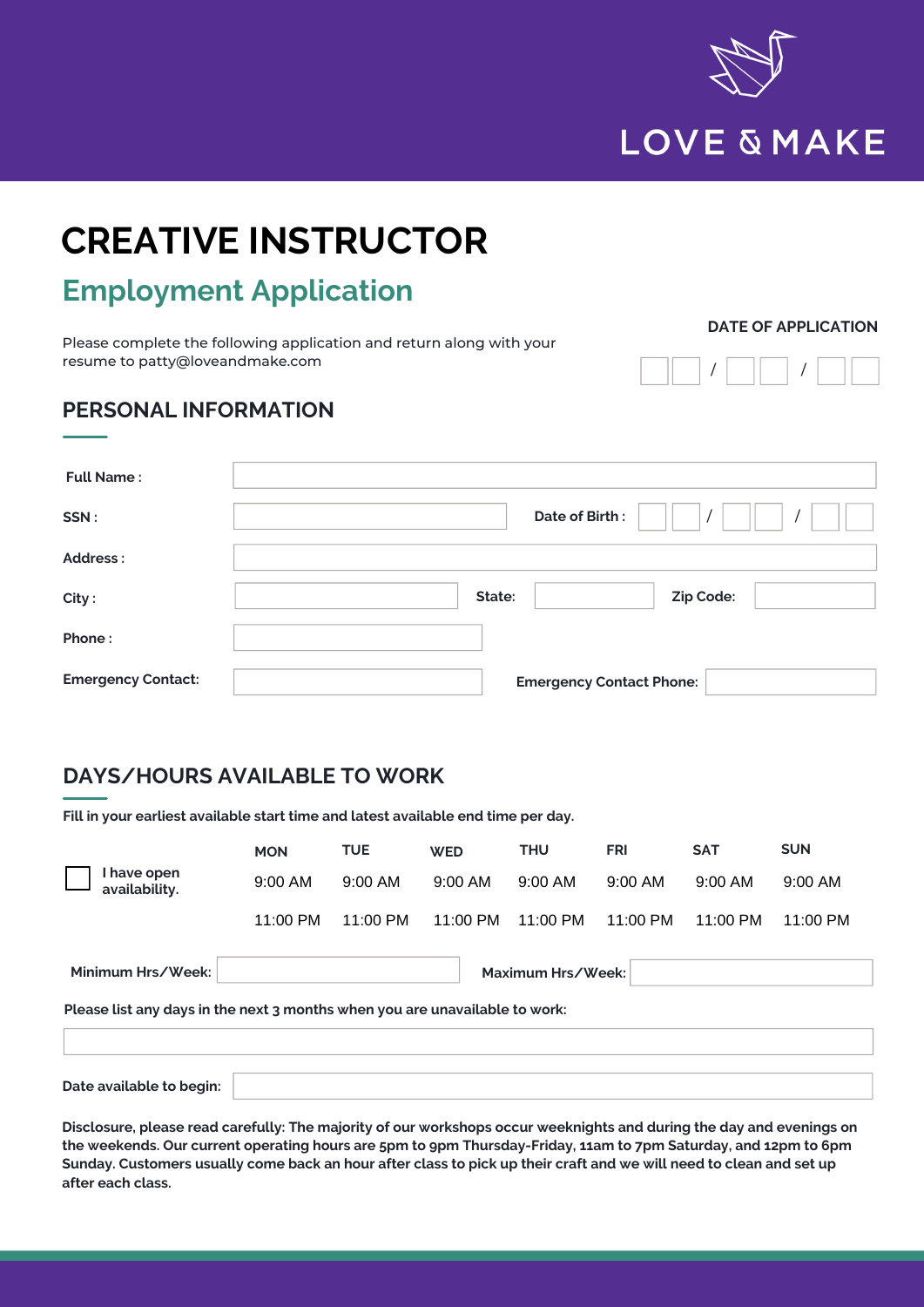### **ADDITIONAL INFORMATION**

| Have you ever been convicted of a crime?                                                          | Yes | <b>No</b> |
|---------------------------------------------------------------------------------------------------|-----|-----------|
| If yes, please explain:                                                                           |     |           |
|                                                                                                   |     |           |
|                                                                                                   |     |           |
| If selected for employment, are you willing to<br>submit a pre-employment drug screening<br>test? | Yes | No        |
| Are you authorized to work in the United<br>States?                                               | Yes | No        |
|                                                                                                   |     |           |
| Do you have reliable transportation to and<br>from work or to and from mobile event?              | Yes | No        |

#### **EDUCATION:**

| <b>SCHOOL</b>                 | <b>NAME OF SCHOOL</b> | <b>LOCATION</b><br>(MAILING<br><b>ADDRESS)</b> | <b>YEARS ATTENDED</b><br>TO AND FROM | <b>MAJOR DEGREE</b> |
|-------------------------------|-----------------------|------------------------------------------------|--------------------------------------|---------------------|
| HIGH SCHOOL                   |                       |                                                |                                      |                     |
| COLLEGE                       |                       |                                                |                                      |                     |
| <b>BUSINESS TRADE</b>         |                       |                                                |                                      |                     |
| PROFESSIONAL<br><b>SCHOOL</b> |                       |                                                |                                      |                     |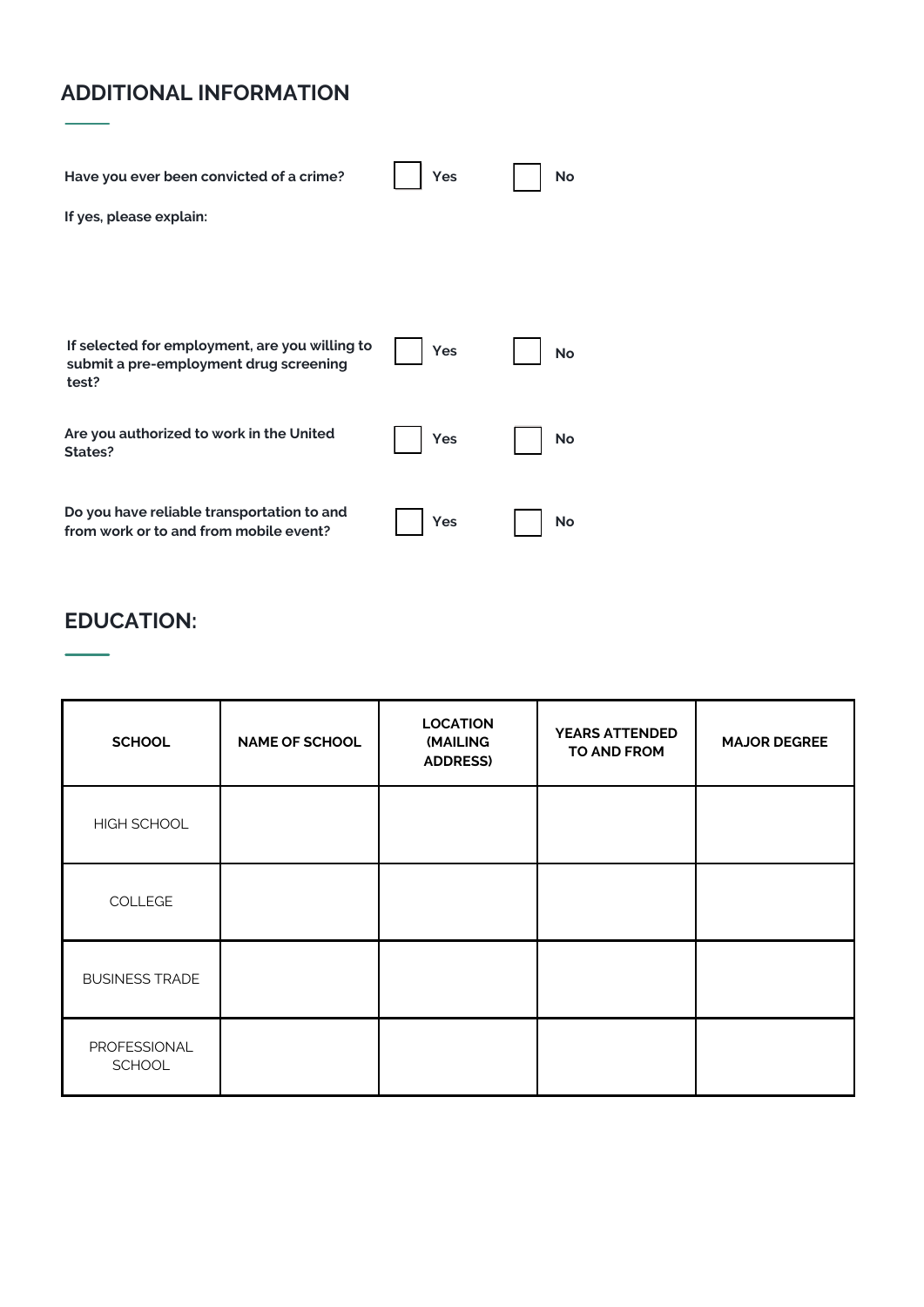#### **WORK EXPERIENCE**

Please list your work experience for the past three years beginning with the most recent job held. Attach additional sheets if necessary.

| <b>Company Name:</b>             | <b>Name of Supervisor:</b> |  |
|----------------------------------|----------------------------|--|
| Address:                         |                            |  |
| City:                            | Zip Code:<br>State:        |  |
| Phone:                           | Your last Job Title:       |  |
| <b>Start Date:</b>               | <b>Start Salary:</b>       |  |
| <b>End Date:</b>                 | <b>Final Salary:</b>       |  |
| <b>Reason for</b><br>leaving (be |                            |  |

**specific):**

**List the jobs you held, duties performed, skills used or learned, advancements or promotions while you worked for this company:**

| May we contact this<br>employer?:              | Yes | <b>No</b> |        |                            |           |  |
|------------------------------------------------|-----|-----------|--------|----------------------------|-----------|--|
| <b>Company Name:</b>                           |     |           |        | <b>Name of Supervisor:</b> |           |  |
| Address:                                       |     |           |        |                            |           |  |
| City:                                          |     |           | State: |                            | Zip Code: |  |
| Phone:                                         |     |           |        | Your last Job Title:       |           |  |
| <b>Start Date:</b>                             |     |           |        | <b>Start Salary:</b>       |           |  |
| <b>End Date:</b>                               |     |           |        | <b>Final Salary:</b>       |           |  |
| <b>Reason for</b><br>leaving (be<br>specific): |     |           |        |                            |           |  |

**List the jobs you held, duties performed, skills used or learned, advancements or promotions while you worked for this company:**

| May we contact this |     |           |
|---------------------|-----|-----------|
| employer?:          | Yes | <b>No</b> |